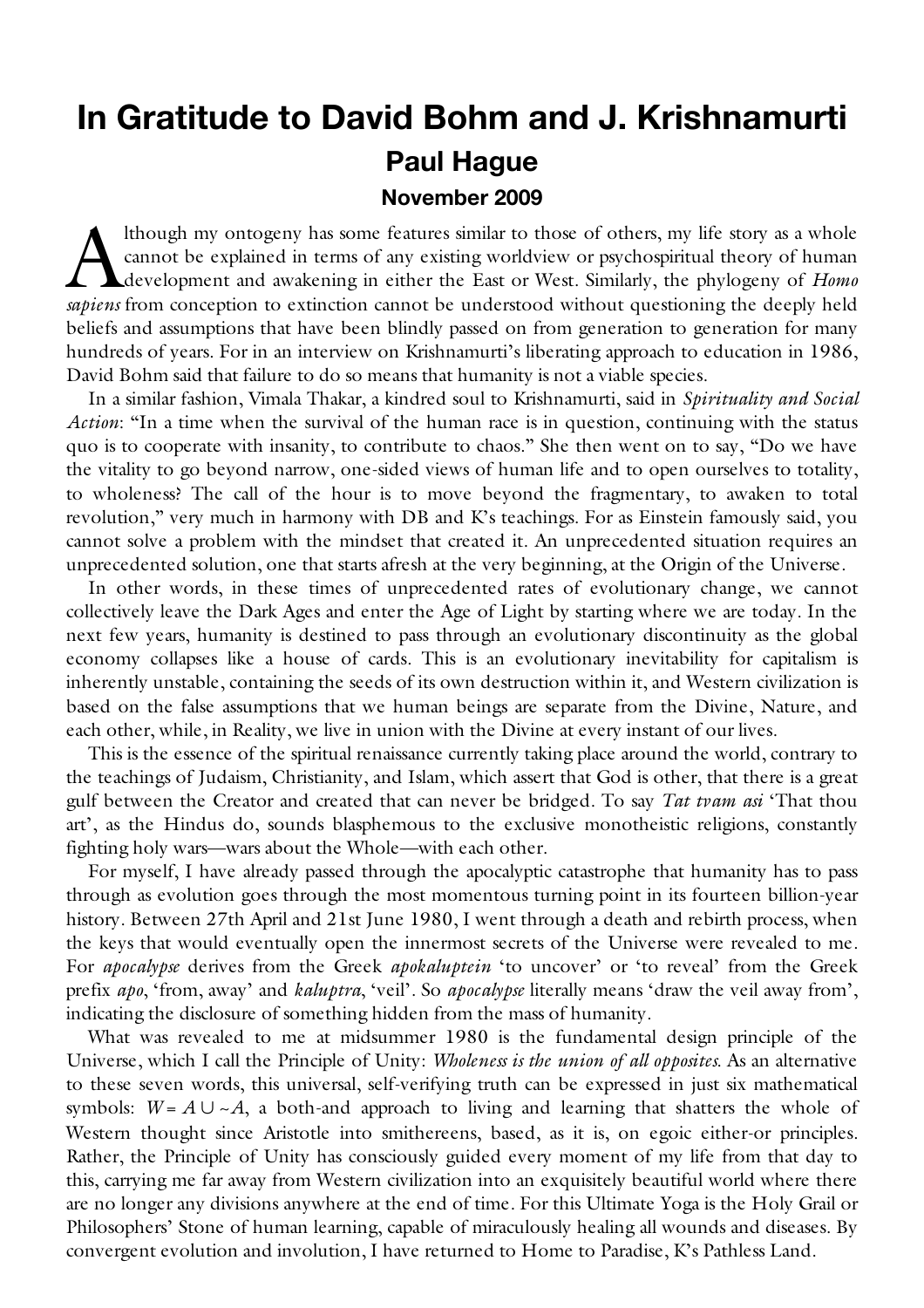Eight weeks earlier, in a life-changing eureka moment, I was given the idea that would lead me to meet DB for the first time in November 1980. Puzzling over what is causing scientists and technologists like myself to accelerate the pace of evolutionary change exponentially (I was working in marketing for IBM in London at the time), I could see that people's knowledge and skills, aided and abetted by the corresponding structures in computers, are causing change, not their weight or magnetism. In a flash, I realized that there must be nonphysical, mental energies at work in the Universe, as well as the physical energies that I had learnt something about at school.

However, the concepts of energy, force, and power in science are defined in terms of mass, space, and time, quantitative variables that we all use in our daily lives. So seeking a concept of energy that would unify the conventional materialistic view of energy with the psychospiritual energies I had conceived, I asked DB when I first met him, "What is the source of all the energy in the Universe?" He replied, "Energy does not have a source; it is contained within structure."

I now know that the first part of this statement is not true. Everything in the relativistic world of form emerges through the power of Life arising directly from our Divine Source. But the notion of structural energy was so obvious, I wondered why I had not thought of it myself. For I was well aware of the synergistic power of structure-forming relationships from my work with integrated information systems in business. By regarding semantics to be more fundamental than mathematics, I now define *energy* in terms of meaningful relationships, which are a more general concept than that of fields, the basis of what the BBC called 'Einstein's Unfinished Symphony' in 2005.

At our second meeting in October 1981, the main topic of conversation was the notion that 'the observer and observed are one,' a principle that led DB to meet K around 1960, as DB tells us in an interview with Evelyn Blau, recorded in *Krishnamurti: 100 Years*. But what do *observer* and *observer* mean? As they are not separate from each other, where can we start to heal the fragmented, split mind in Wholeness? For any starting point that we might come up with in the relativistic world of form would be a fragment, a violation of Wholeness. The previous year, DB had suggested the concept of proprioception as a way to cure schizophrenia—our split minds out of touch with Reality— from Greek *skhizein* 'to split' and *phren* 'mind'. But this did not resonate with me.

Rather, I found the beginnings of the solution to this problem in the first chapter of *Wholeness and the Implicate Order* called 'Fragmentation and wholeness'. As DB said, "[the] content and process [of thought] are not two separately existent things, but, rather, they are two aspects or views of one whole movement. Thus fragmentary content and fragmentary process have to come to an end *together*." Indeed, as he said, if they do not then humanity is in "extremely great danger".

This was essentially the problem that I had been wrestling with in the winter of 1980 when attempting to create a comprehensive information systems model of all business processes, including the process of creating the model itself. In other words, if evolution were to become fully conscious of itself, then the process of creating a map of the territory had to be included in the territory being mapped, rather like a television camera filming itself filming. I was attempting to develop a selfreflective model of the psychodynamics of society because I wanted to see whether the global economy would self-destruct within thirty years because artificial intelligence is possible or not.

The next step in solving this problem came in 1986, when reading K's book *The Awakening of Intelligence* on the ferry from England to Sweden to marry my Norwegian fiancée, who was then a meditation and rebirthing teacher. For me, the key point that K made in this book is that it does not take two to have a conflict; it needs only one. This insight was to lead me to *Advaita* 'Not-two' at the end of the 1990s and Ramesh S. Balsekar's book *Consciousness Speaks*, whose central theme is "All there is, is Consciousness." By this time, I well knew this from my own direct experience, beautifully expressed in the Sanskrit word *Satchidananda*, a compound of *Sat* 'absolute, eternal, unchanging Being', *Chit* 'absolute Consciousness', and *Ananda* 'bliss, absolute joy'.

The realization that Consciousness is all there is solved another problem that I had been wrestling with since I was an eight-year-old in 1950: how can we end the long-running war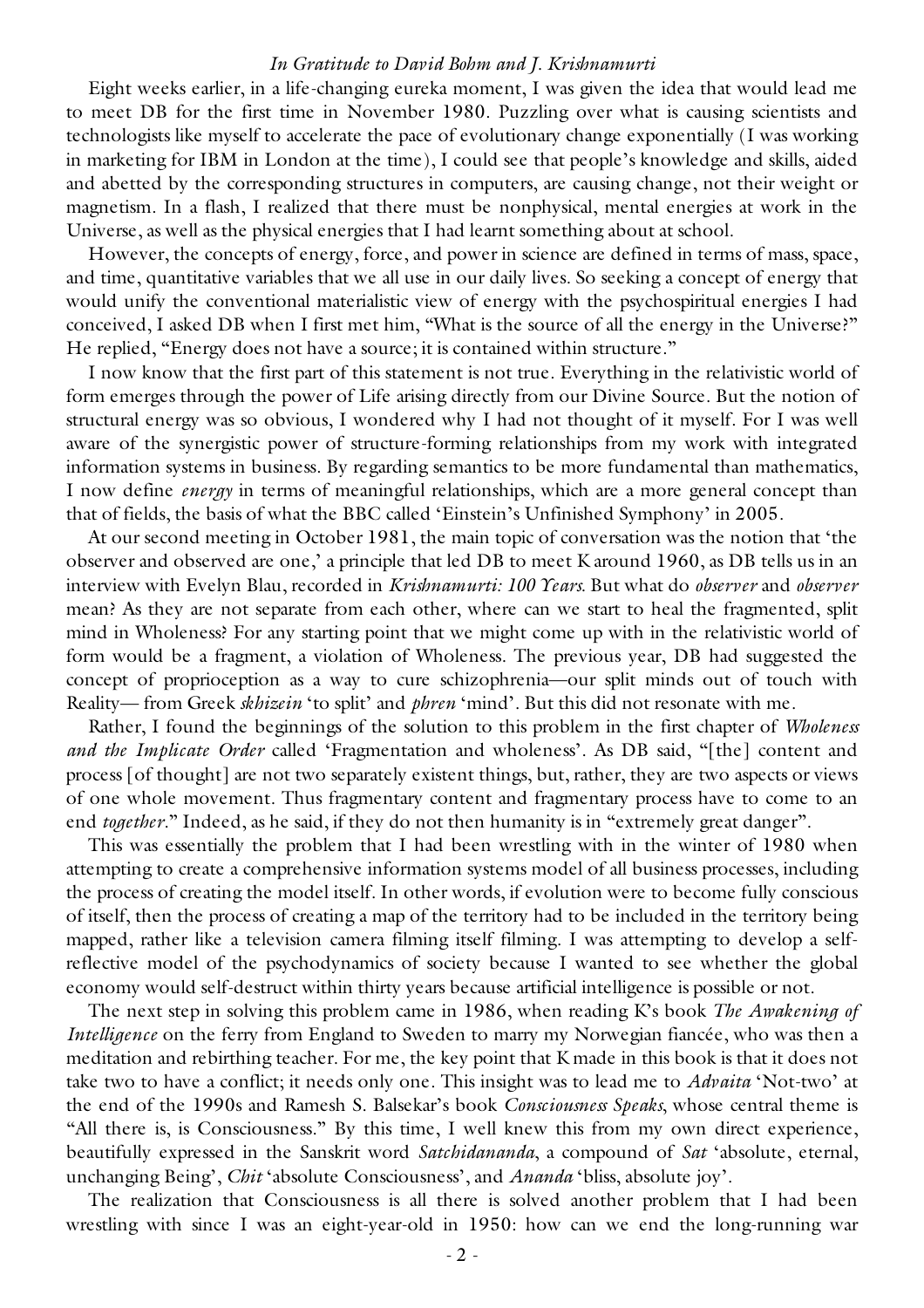between science and religion? What triggered this investigation were the opening words of the Lord's Prayer: "Our Father, which is in Heaven," which did not make any sense to me as an innocent, inquiring boy, who was determined not to have his natural intelligence stultified, as is the normal practice. For I could not see how the Supreme Being could possibly reside in outer space. Science and religion have incompatible contexts in the concepts of Universe and God and without an overarching, unified context, I could not tell whether what I was being taught at school and in church was true or not. So being born into a culture at war with itself, I learned as little as possible at school and university. To have learnt more would have been extremely foolish, preventing me from finding much longed-for Wholeness and the Truth, Love and Peace, and Life and Freedom.

As I can now see and feel, Consciousness, as Ultimate Reality, is the Cosmic Context for all our lives. To see this, we need to use two well-known metaphors for Consciousness: that of an ocean and as the Source of Divine Light. It is this brilliant Light that enables us to see what is truly happening to us in our lives, if its radiance does not dazzle or overwhelm us. For self-reflective Intelligence, which distinguishes humans from the other animals and machines, like computers, is the eyesight of Consciousness, sometimes called the Divine Witness in spiritual circles. So through the awakening of Intelligence, we can see that the observer and observer are one, in accordance with the Principle of Unity.

The vast Ocean of Consciousness is a generalization of DB's notion of the holomovement, with which he resolved the incompatibilities between relativity and quantum theories. As DB said, "On this stream, one may see an ever-changing pattern of vortices, ripples, waves, splashes, etc., which evidently have no independent existence as such. Rather, they are abstracted from the flowing movement, arising and vanishing in the total process of the flow."

The weakness of the holomovement is that it functions in the horizontal dimension of time, like machines, not enabling us to flow into the Eternal Now in the vertical dimension of time, as Divine Cosmic beings, free of our mechanistic conditioning. We can overcome this problem by seeing that the ever-changing river of life flows into the multidimensional Ocean of Consciousness, which has many of the same properties as the holomovement. All beings in the relativistic world of form, including you and me, are simply appearances in or abstractions from this vast Ocean, which can be likened to a great ball of water, whose surface is the physical universe, and whose depths are the Cosmic Psyche, some 99% of the Universe, as Yehuda Berg points out in *The Power of Kabbalah*, the final frontier of human discovery, still mostly unexplored.

The fact that what we call the 'real world' in today's superficial society is not actually real is, of course, well known in the more profound East, denoted by the Sanskrit words *maya* 'deception, illusion, appearance' and *lila* 'play of the Divine'. These concepts are closely related to Shakyamuni Buddha's three marks of being (*Trilakshana*). There is nothing permanent in the relativistic world of form (*anitya*), and if we do not become free of the sense of a separate self (*Anatman*), we shall suffer (*duhkha*). This principle of impermanence applies to all beings, including our bodies, Western civilization, the global economy, and *Homo sapiens sapiens*. In other words, it is not the purpose of life to reproduce the species indefinitely. One day, a generation of children will be born who will be destined not to have children of their own, which could be a terrifying vision if not resolved with egoless equanimity in the Eternal Now, a notion made famous by Eckhart Tolle's *The Power of Now*, rather than K's *The Future is Now*. For then we realize that death is an illusion. Only the Nondual Ground of Being that we all share, beyond the personal essence or soul, is Immortal.

Consciousness, viewed as Divine Light, is also closely related to DB's theory of the implicate order. For the radiant Light of Consciousness is not diffuse, like the Sun or a light bulb. Rather, it is coherent, like a laser beam, enabling us to view the Totality of Existence holographically. For as DB said, a hologram is an illustration of undivided wholeness. The Ultimate Cosmic Vision is thus like a hologram, which can be studied with a healthy translucent mind at any level of detail, including no detail whatever. But the vision of Wholeness never changes, because the Universe has a unifying,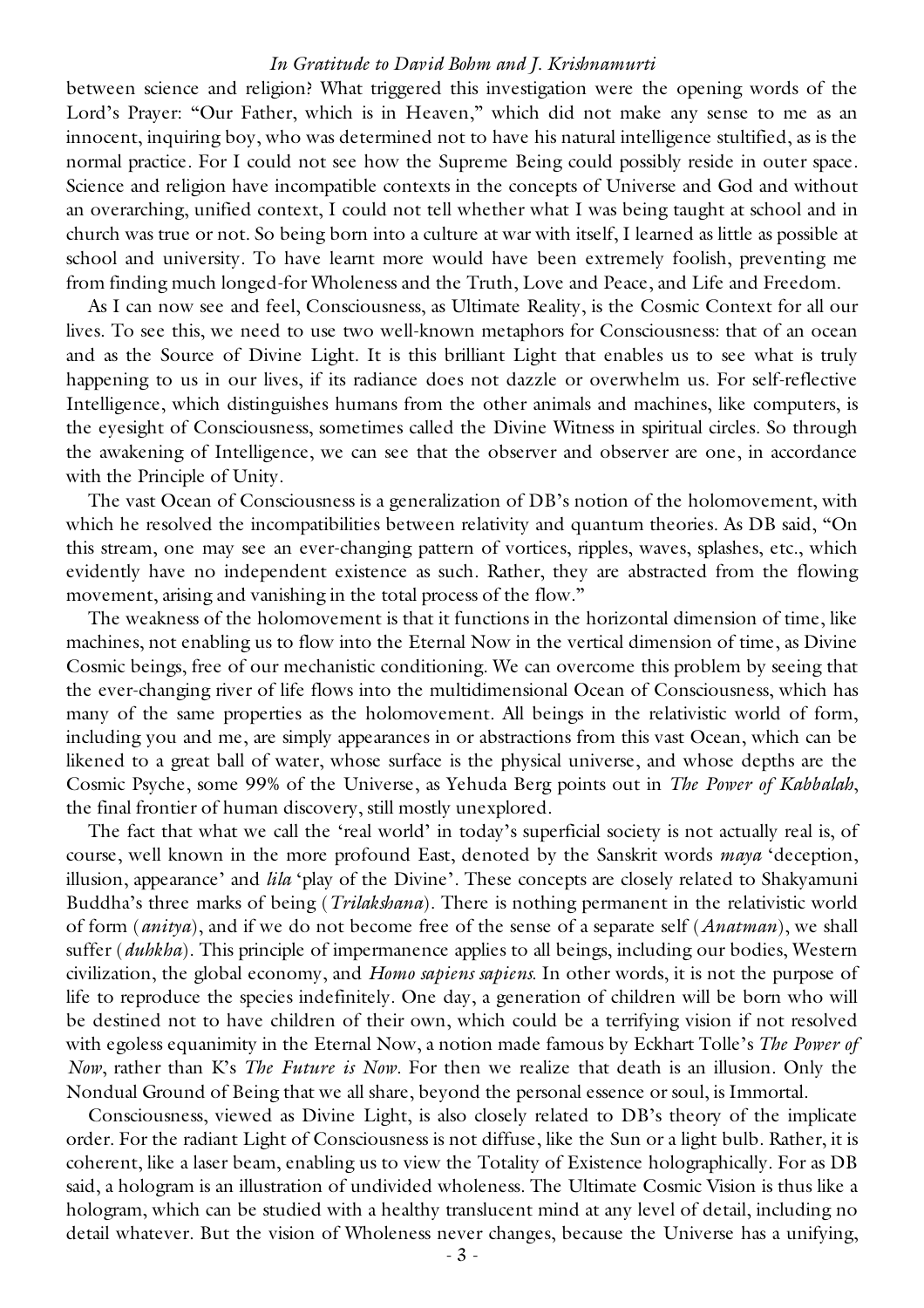underlying structure, described as an infinitely dimensional network of hierarchical relationships, called the 'web of life' by systems theorists. Thus at all times, the complete image of the Whole is present, not fragmented, beautifully expressed in William Blake's *Auguries of Innocence*:

> *To see a world in a grain of sand, And a heaven in a wild flower, Hold infinity in the palm of your hand, And eternity in an hour.*

With Consciousness as the overall context for all our lives and with self-reflective Intelligence as both observer and observed, these first two meetings with DB in 1980 and 1981 enabled me to integrate all knowledge in all cultures and disciplines at all times, past, present, and future, into a coherent whole, the much sought-for theory of everything. To this end, I adapted DB's very general way of perceiving order: *to give attention to similar differences and different similarities*. Data patterns with similar attributes, I put into one set, and into various sets if their attributes differ. Chris Clarke called this commonsensical approach to interpretation and concept formation 'equalitarian radicalism' when he kindly read some of my writings in 2005, after I met him at the SMN *Mystics and Scientists* conference called 'Healing the Split: An Alchemy of Transformation'.

I call the framework *Integral Relational Logic* (IRL), a nonlinear, nonaxiomatic, holistic science of reason that truly describes how we all think, learn, and organize our ideas, unlike deductive logic and mathematical proof, which have evolved from Aristotle and Euclid, respectively. IRL has evolved from the union of Ted Codd's relational model of data, which evolved from first-order predicate logic and the theory of relations in mathematics, and object-oriented modelling methods, which evolved from the Simula programming language introduced by the Norwegian Computer Centre. Some important concepts in IRL are class and instance, which correspond to Plato's universals and particulars, and entity and attribute, Aristotle's subject and predicate. But the key concept is Aristotle's ontological concept of being, which acts as the all-inclusive superclass for all other concepts, a generalization of the object superclass in object-oriented modelling methods.

The synthesis of everything, itself, I call the *Unified Relationships Theory* (URT), which shows that all beings in the Universe are related to all other beings in zero to many ways, some of which can be categorized, while some are beyond classification and must remain a mystery. Now because the concept of the transcendent, immanent Absolute is formed in exactly the same way as all other concepts in IRL, the URT heals the deep schism between science and religion. The URT is a vital science that returns the creative power of Life to biology, 'the science of life', which Charles Darwin's *On the Origin of the Species* removed from science 150 years ago this month. We can then see that the Universe is intelligently designed, but there is no separate designer thereof.

Healing the fragmented, split mind in Wholeness in solitude is one thing. But communicating IRL and the URT presents an almost insuperable challenge, not the least because many leading luminaries in today's postmodern culture have said that it is impossible for philosophy to restore unity to learning and develop universally valid knowledge for humanity. This situation is even more challenging because the English language is hopelessly inadequate as a means of communication. Because Western civilization is based on seven pillars of unwisdom—misconceptions of God, Universe, Life, humanity, money, justice, and reason—I have needed to redefine many words to rebuild the entire world of learning on the seven pillars of wisdom, which acknowledge that we live in union with the Divine, Nature, and each other at every moment of our lives.

To do this, I have often studied the etymology of words, returning to their Proto-Indo-European roots as much as possible, which DB aptly called the 'archaeology of language'. As many are discovering today, our forebears lived much closer to the Divine and Nature than we do today. The URT thus enables us to rediscover this ancient wisdom (*prisca sapientia*), which Newton spent the first half of his adult life trying to find, and which Leibniz called *philosophia perennis* 'perennial wisdom', the mystical truths that underlie all the religions.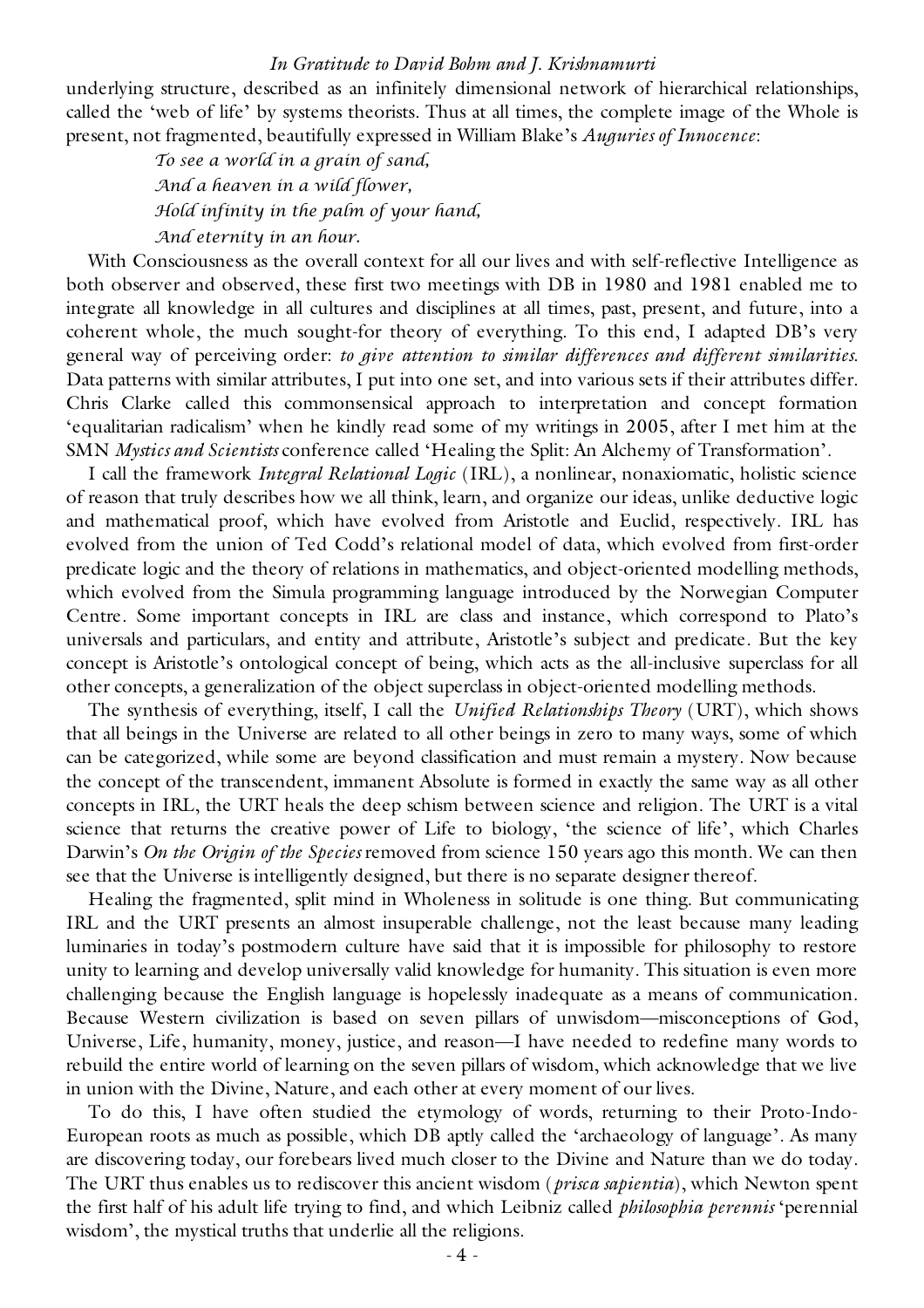So why do the religions spend so much time talking about Love and Peace and so much time fighting each other? This was the other principal question that I asked myself in 1950, as I began to think for myself. I began questioning the Christian beliefs of my parents because I could see that if I had been born in Germany or Japan, I would have had a quite different outlook in life. My innate sense of Wholeness told me that I needed to look at both sides of every situation if I were ever to find Love and Peace. Mary Cadogan tells us in her interview with Evelyn Blau that it was this very same insight that led her to Krishnamurti at about the same time, but as a young woman. Indeed, the first dialogue between K and DB in the *The Ending of Time* series, which Mary edited, was called 'The Roots of Psychological Conflict'.

However, I did not find the answer to this question through K's writings. Rather, I found it through Erich Fromm's studies of our grievously sick society and Elaine Pagel's studies of early Christian history. First, Fromm pointed out that the reason why the human race is the cruellest ever species to live on Earth is not because the brain could not hold the vast energy of the Universe, as K and DB explored in their first dialogue. Rather, as Fromm said, "The emergence of man can be defined as occurring at the point in the process of evolution where instinctive adaptation has reached its minimum." Human beings are the least instinctive of all the animals; virtually all our behaviour is learned. Using the metaphor of a computer, how we behave is not 'hard-wired' in the brain, but is determined principally by our 'programming' in the mind. So in principle, we are the most adaptable of all the species, able to reach our fullest potential as Divine Cosmic beings. Not that this is easy, for as John Polkinghorne, a quantum physicist and Christian priest, has said, "God hides from us because if we ever clapped eyes on an infinite being, we'd be unable to carry on as we are. We'd be overwhelmed to the point of hopelessness. We'd sort of shrivel up." Abraham Maslow called such an inhibiting and limiting approach to life the 'Jonah Syndrome', a pandemic today.

Secondly, the gnostic *Gospel of Thomas* was suppressed in favour of the *Gospel of John*, which asserts that Jesus alone is Divine, encapsulated in the Nicene Creed: "We believe in … one Lord Jesus Christ, the only-begotten Son of God." But Jesus made no such claim, as this saying from the *Gospel of Thomas* well indicates: "There is a light within a person of light, and it lights up the whole world." The monotheistic belief that God is other is the first pillar of unwisdom, which underlies today's wars between Judaism, Christianity, and Islam. Rather, we can be free of such religious conflicts when we realize that Love is the Divine Essence that we all share. For as K said, "Of all the qualifications, Love is the most important, for if it is strong enough in a man, it forces him to acquire all the rest, and all the rest without it would never be sufficient."

Yet, in my experience, Intelligence is just as important. For as K said in *Education and the Significance of Life*, "Intelligence is the capacity to perceive the essential, the *what is*; and to awaken this capacity, in oneself and in others, is education." *What is* right now is that humanity is a species that has lost its way, as Eckhart Tolle points out in *A New Earth*, whose concluding paragraph is "A new species is arising on the planet. It is arising now, and you are it!" If so, we could call the new species *Homo divinus* to denote that we are all Divine human beings. But is this enough?

David Bohm, Krishnamurti, and Vimala Thakar all urged us to awaken to Total Revolution, as did Osho. This means that we need to complete the scientific revolution being promoted by the Institute of Noetic Sciences, just as Newton's *Mathematical Principles of Natural Philosophy* completed the Copernican revolution in 1687. But establishing the scientific principle that Consciousness is all there is would totally demolish the great scientific and economic edifice that has been erected since Newton's day. And how many scientists, medical practitioners, and business people are ready to become free of the materialistic, mechanistic, and monetary constraints that underlie Western civilization? For the URT is a much-needed science of the inner, a science of consciousness, if you like. And without such an inner science, formed through self-inquiry, free of our personal, cultural, and collective conditioning, we cannot intelligently manage our business affairs with full consciousness of the evolutionary energies that cause us to behave as we do.